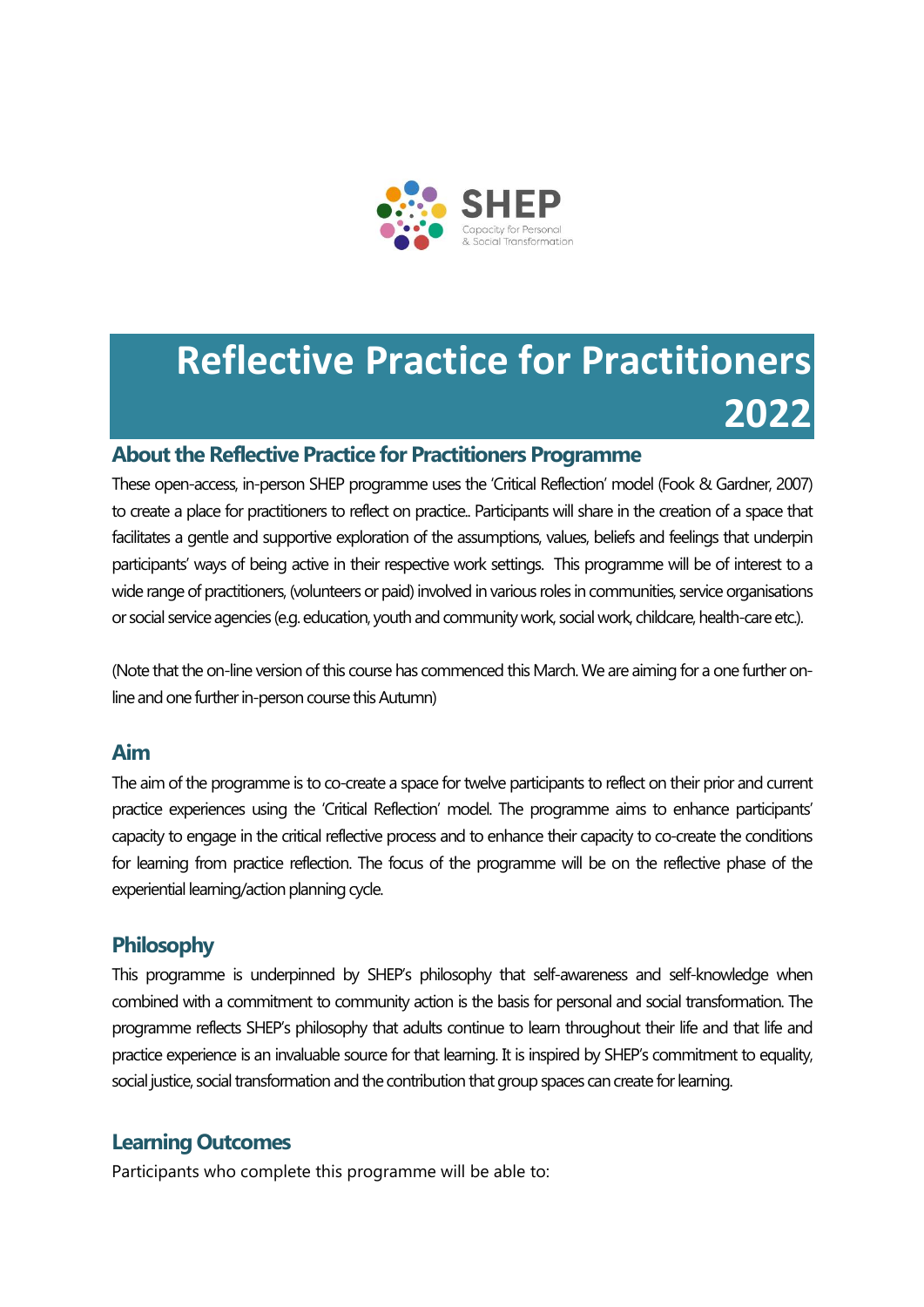- 1. Better reflect on their practice at work
- 2. Participate in the co-creation of a group reflective practice space.
- 3. Experience how developing a personal and collective facilitative stance, supports the co-creation of the conditions for an effective reflective practice learning space.
- 4. Describe the 'Critical Reflection' model
- 5. Reflectively write about their practice and their reflective learning processes
- 6. Draw up a personal plan as to how they will support themselves in their practice

### **The 'Critical Reflection' Model**

The 'Critical Reflection' model (Fook & Gardner, 2007) is informed by four key perspectives:

- 1. There is a value in reflecting directly on experience (Reflective Practice)
- 2. There is a value in being open to exploring how we ourselves influence the experience (Reflexivity)
- 3. Allowing that there are many views on what is true, and that some of these views are powerful and tend to silence others. How the language we use is important and how we create difference (Post-modernism)
- 4. We can disempower ourselves important to create an opportunity to free ourselves from dominant ways of thinking and to make a connection between the individual and the wider social world (Critical Social Theory)

Through facilitated reflection on a 'critical learning incident', assumptions underpinning practice can be surfaced and examined towards bringing about change. A critical learning incident is something which happened to you, which was significant to your practice in some way. It can be significant for many reasons – it might have represented a turning point, a breakthrough, or a point of decision-making – what is important is that an incident is chosen to reflect on, from which it is felt there is something still to be learnt. Most of the course time will be spent on giving time to participants to have an opportunity to process a critical learning incident of importance to them. Through applied reflection on practice areas in the group, using the Critical Reflection model, participants work through applied practice issues, learn from this exploration, and learn experientially about the Critical Reflection distinctive model and approach to structured reflection.

## **Commitment, Schedule & Location**

The group will be commencing in May 2022, entailing 30 contact hours.

| <b>Evening</b> | <b>Where</b>                                                       | <b>Months</b>               |               | <b>Sessions</b>   | <b>Times</b>   |
|----------------|--------------------------------------------------------------------|-----------------------------|---------------|-------------------|----------------|
| Wednesday      | In-person<br>(Ardfloyle,<br>Ballintemple, Cork<br>EirCode T12 XDH2 | May-Nov<br>with<br>July/Aug | 2022<br>break | 12x2.5hr sessions | 7.30pm to 10pm |

Participants will need to schedule a further one hour per week for reflective writing and a small amount of guided reading. This programme is primarily experiential.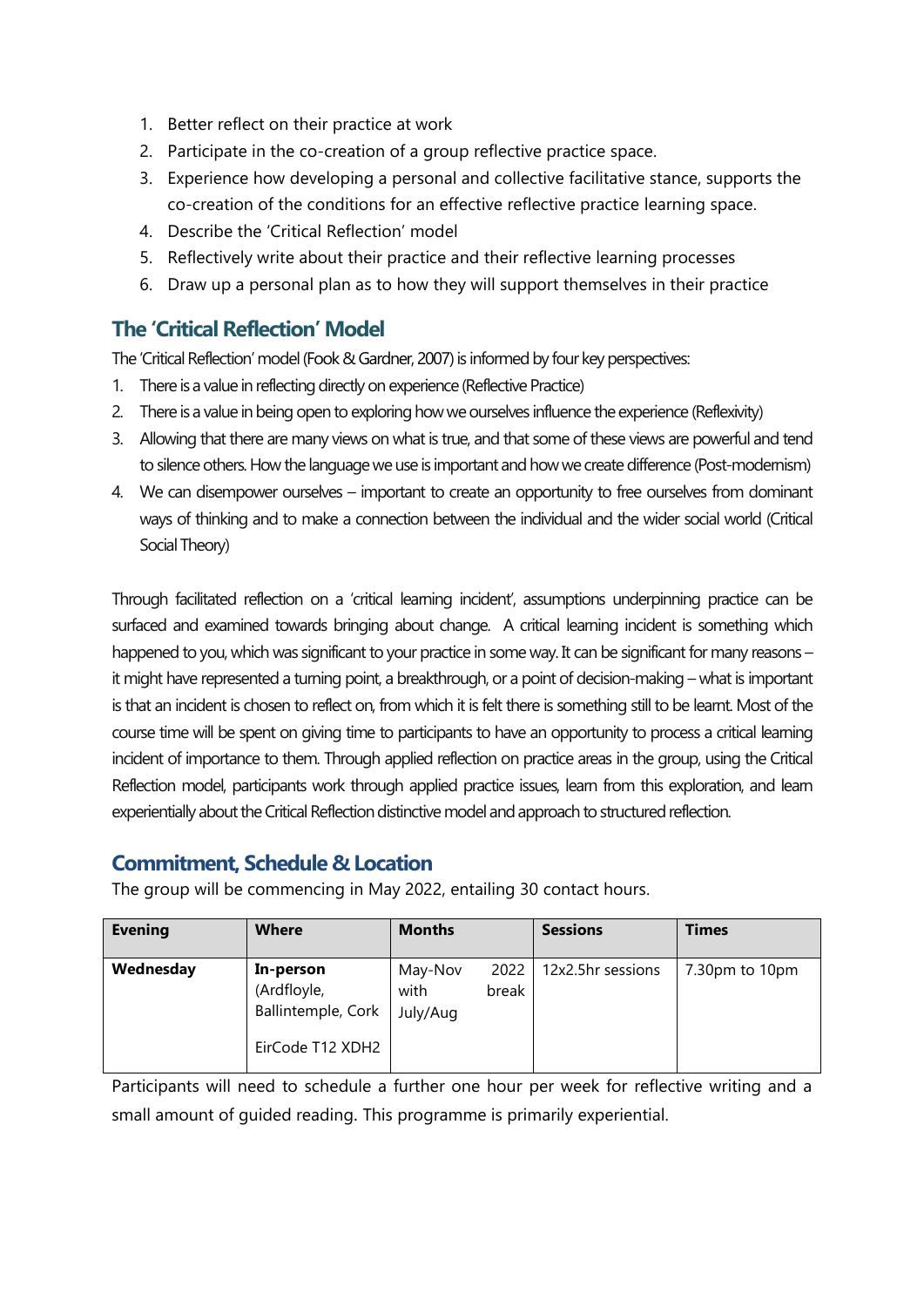## **Schedule of Dates 2022**

## **Wednesday Group, In-Person Cork Ardfoyle**

## **Facilitators –Bernie Jeffery & Liam Mc Carthy**

| #  |                       |                            | <b>REFLECTIVE PRACTICE</b>       | <b>Venue</b>     |
|----|-----------------------|----------------------------|----------------------------------|------------------|
|    |                       |                            | $12 \times 2.5$ hours = 30 hours | EirCode T12 XDH2 |
|    | <b>May 2022</b>       | Wednesday 4 <sup>th</sup>  | 15min 1:1 meeting with           | Ardfoyle         |
|    |                       |                            | Facilitators between 6pm         |                  |
|    |                       |                            | and 10pm                         |                  |
| 1  | <b>May 2022</b>       | Wednesday 18th             | 7.30pm to 10pm                   | Ardfoyle         |
| 2  | <b>June 2022</b>      | Wednesday 1 <sup>st</sup>  | 7.30pm to 10pm                   | Ardfoyle         |
| 3  | <b>June 2022</b>      | Wednesday 15 <sup>th</sup> | 7.30pm to 10pm                   | Ardfoyle         |
| 4  | <b>June 2022</b>      | Wednesday 29 <sup>th</sup> | 7.30pm to 10pm                   | Ardfoyle         |
|    | <b>Summer break</b>   |                            |                                  |                  |
| 5  | <b>September 2022</b> | Wednesday 7 <sup>th</sup>  | 7.30pm to 10pm                   | Ardfoyle         |
| 6  | <b>September 2022</b> | Wednesday 21st             | 7.30pm to 10pm                   | Ardfoyle         |
|    | <b>October 2022</b>   | Wednesday 5 <sup>th</sup>  | 7.30pm to 10pm                   | Ardfoyle         |
| 8  | <b>October 2022</b>   | Wednesday 19th             | 7.30pm to 10pm                   | Ardfoyle         |
| 9  | <b>November 2022</b>  | Wednesday 2 <sup>nd</sup>  | 7.30pm to 10pm                   | Ardfoyle         |
| 10 | <b>November 2022</b>  | Wednesday 16 <sup>th</sup> | 7.30pm to 10pm                   | Ardfoyle         |
| 11 | <b>November 2022</b>  | Wednesday 30 <sup>th</sup> | 7.30pm to 10pm                   | Ardfoyle         |
| 12 | December 2022         | Wednesday 14th             | 7.30pm to 10pm                   | Ardfoyle         |
|    |                       |                            | provisional                      |                  |

**Venue Address -** The Social and Health Education Project CLG The Old National School, Ardfoyle Avenue, Ballintemple, Cork T12 XDH2

#### **Certification**

SHEP certificate in Reflective Practice for Practitioners will be awarded where an 80% attendance record is achieved. There will be no formal assessment in the course. Participants will be asked to prepare a written reflective learning piece towards the end of the course that draws on their learning and their reflective writing done through the span of the course (a personal learning statement) – participants will have the opportunity to explore these learnings together in the group. An input on reflective writing skills will be provided early in the course.

#### **Costs**

This course is fully subsided by SHEP, Bon Secours Community Initiative Fund and the HSE and there is no course fee for participants. **A personal contribution of €45 per person** is required for the course, payable on acceptance of an offer of a place - this also covers the course bookwhich will be posted to participants.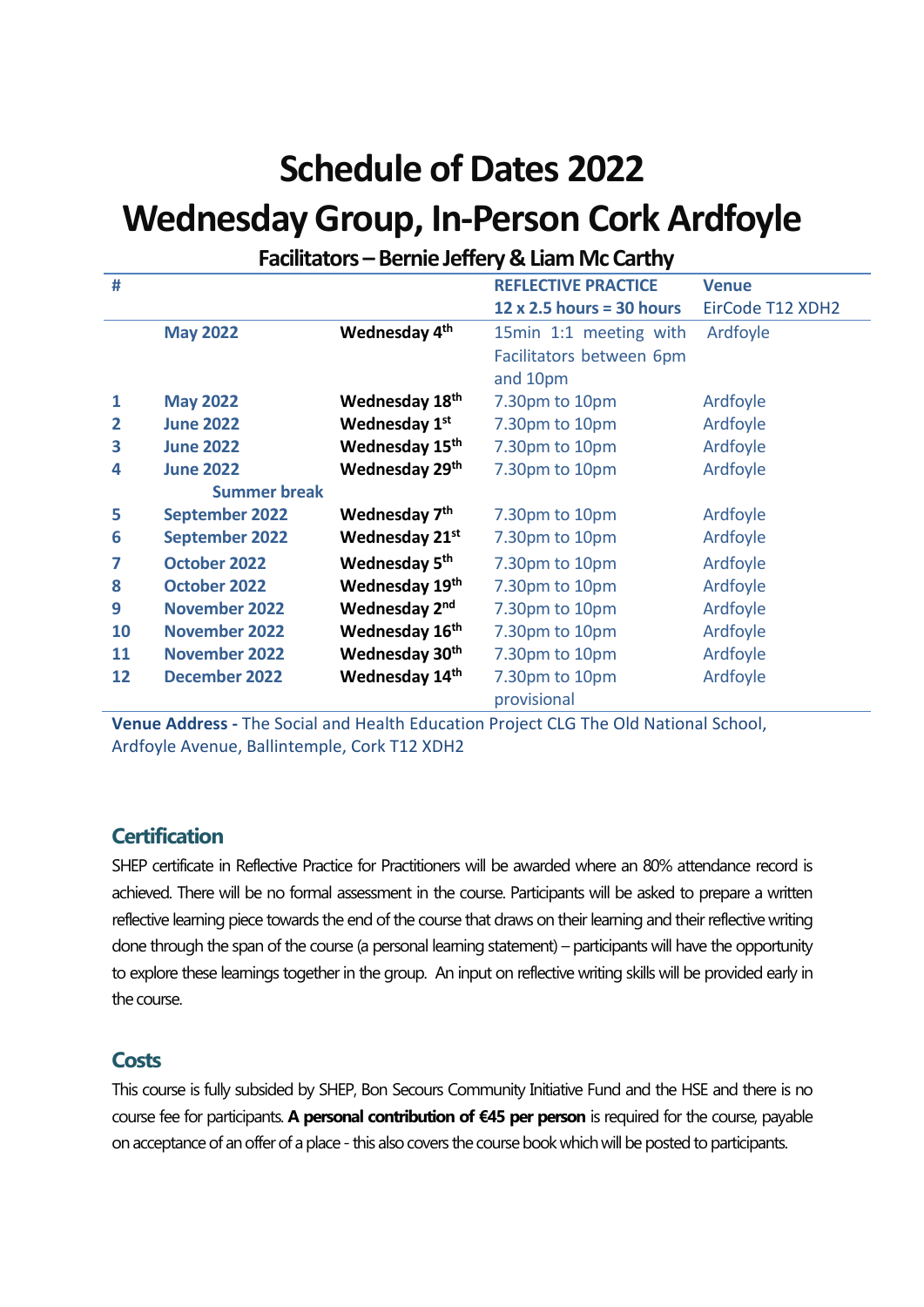## **Entry requirements**

Candidates must be adults (18 and over) who:

- Have a strong commitment to promoting social change, inclusion, equality and justice and are active in their community or organisation in either a voluntary or paid capacity.
- Be volunteering or working in Community and Voluntary organisation, social service agencies, public or local authority (e.g. education, youth and community work, social work, community development, childcare, health-care, housing, inter-agency work, counselling, advocacy …etc.).
- Have a willingness to be open in a group setting, sufficient for a process of reflection on the assumptions, values and feelings underpinning their volunteering or work

### **Progression**

SHEP has recently reconfigured its third practitioner training programme in Applied Facilitation in Community & Organisational Settings. The aim of that part-time programme is to contribute to **resourcing practitioners, local communities and organisations** to become more effective, resourced and grounded practitioners, active citizens and communities, through supportive training programmes - **leadership, facilitation, participatory methods, advocacy, reflective practice.** The Reflective Practice for Practitioners course is one of six modules currently comprising that programme. For more detail, please refer to the SHEP website [www.socialandhealth.com.](http://www.socialandhealth.com/) 

#### **Follow-on Reflective Practice Course**

SHEP has developed a follow-on reflective practice course that expands for practitioners, the range of practice reflection methods (Case Clinic, Theory U, Triads, Sculpting …) they can draw on to support their practice. Former graduates of this Critical Reflection course have then undertaken that course – next available in 2023.

## **Booking**

Interested applicants should complete the Application Form attached or contact the SHEP Project Centre on 021 4666180 to enquire further. The course will run subject to sufficient applications to form a group of 11 participants.

Note that Individual applicant Interviews of 15min will be scheduled between 6pm and 10pm on:

 $\bullet$  4<sup>th</sup> May for the Wednesday group.

Your particular time will be scheduled with you by the office staff. Applicants will be notified within one week of completion of the interviews if they are being offered a place.

## **Further Information**

Contact course co-ordinator Liam Mc Carthy on 021 4666180. For further information please see the Training and Development section of the SHEP websit[e https://www.socialandhealth.com/training/reflective-practice/](https://www.socialandhealth.com/training/reflective-practice/)